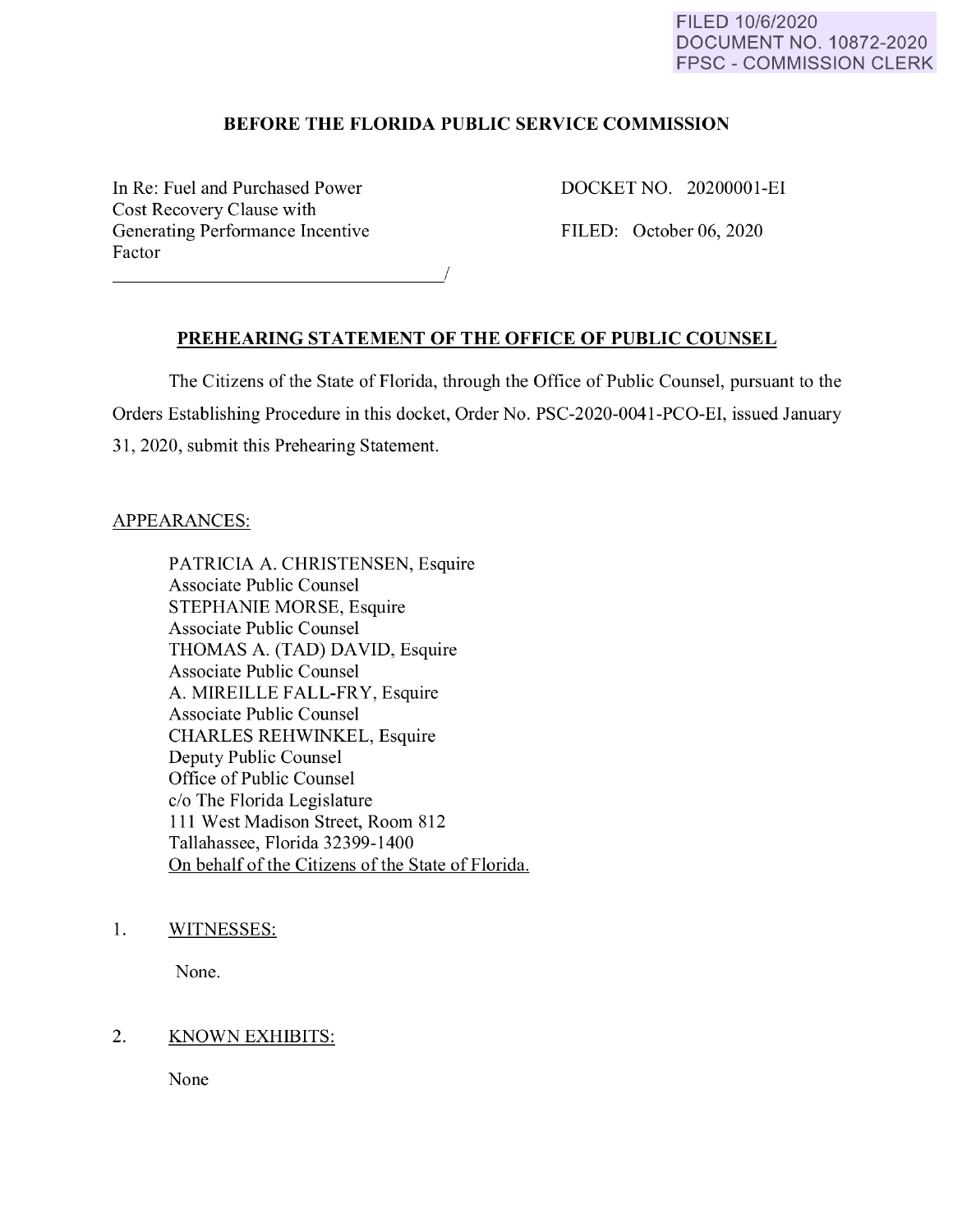#### 3. STATEMENT OF BASIC POSITION

The utilities have the burden of proof to justify and support the recovery of costs and their proposal(s) seeking the Commission's adoption of policy statements (whether new or changed) or other affirmative relief sought, regardless of whether the Interveners provide evidence to the contrary. Regardless of whether the Commission has previously approved a program as meeting the Commission's requirements, the utilities must still meet their burden of demonstrating that the costs submitted for final recovery meet the statutory test(s) and are reasonable in amount and prudently incurred.

## 4. STATEMENT OF FACTUAL ISSUES AND POSITIONS

## **I. FUEL ISSUES**

### **COMPANY SPECIFIC ISSUES**

#### **Duke Energy Florida, LLC.**

Contested Issue A listed below will be placed here if included in the docket by the prehearing officer.

### **Florida Power & Light**

**ISSUE 2A:** What is the appropriate revised SoBRA factor for the 2018 projects to reflect actual construction costs that are less than the projected costs used to develop the initial SoBRA factor?

OPC: No position at this time.

- **ISSUE 2B:** What is the total gain under FPL's Incentive Mechanism approved by Order No. PSC-2016-0560-AS-EI that FPL may recover for the period January 2019 through December 2019, and how should that gain to be shared between FPL and customers?
- OPC: No position at this time.
- **ISSUE 2C:** What is the appropriate amount of Incremental Optimization Costs under FPL's Incentive Mechanism approved by Order No. PSC-2016-0560-AS-EI that FPL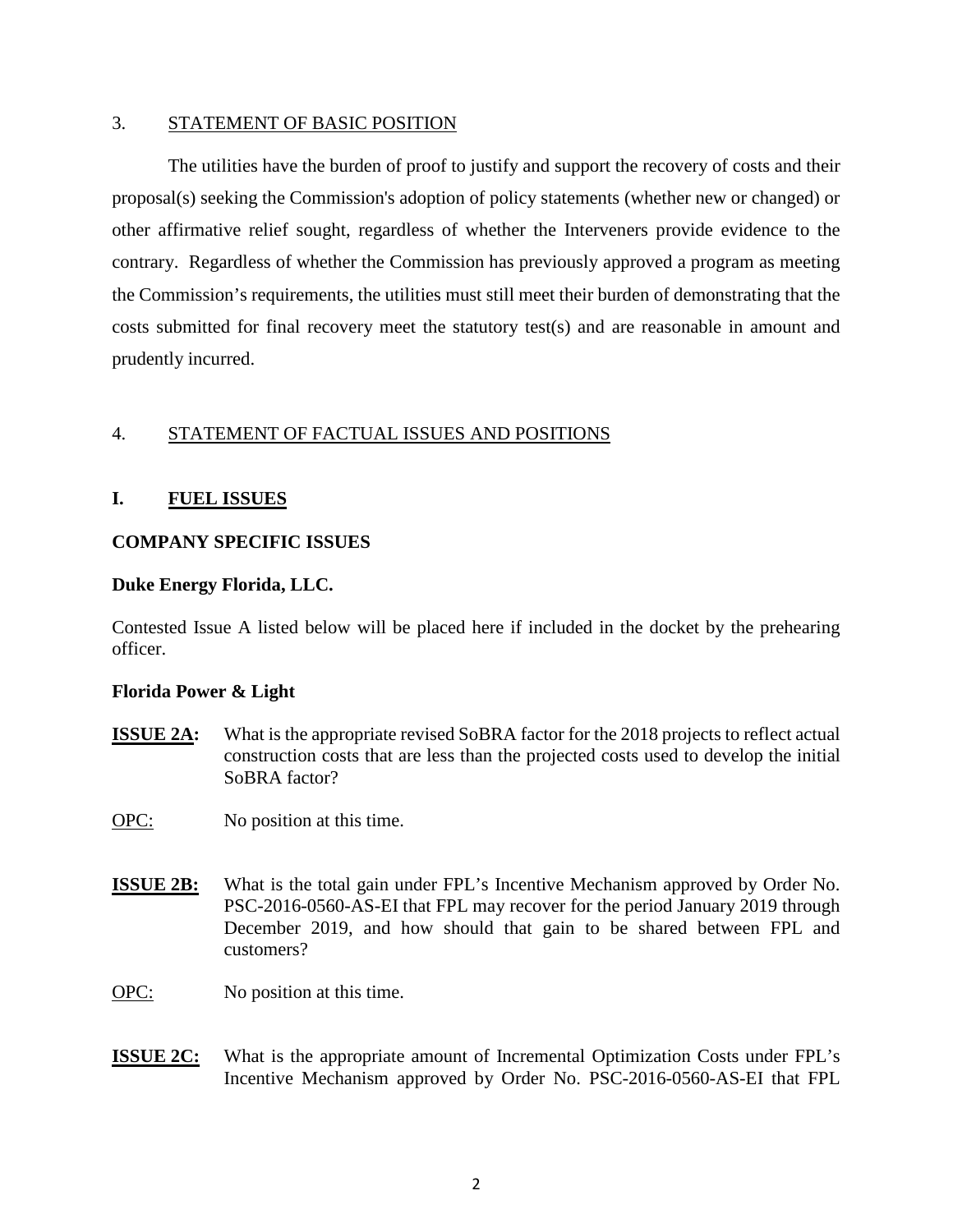should be allowed to recover through the fuel clause for Personnel, Software, and Hardware costs for the period January 2019 through December 2019?

- OPC: No position at this time.
- **ISSUE 2D:** What is the appropriate amount of Variable Power Plant O&M Attributable to Off-System Sales under FPL's Incentive Mechanism approved by Order No. PSC-2016-0560-AS-EI that FPL should be allowed to recover through the fuel clause for the period January 2019 through December 2019?
- OPC: No position at this time.
- **ISSUE 2E:** What is the appropriate amount of Variable Power Plant O&M Avoided due to Economy Purchases under FPL's Incentive Mechanism approved by Order No. PSC-2016-0560-AS-EI that FPL should be allowed to recover through the fuel clause for the period January 2019 through December 2019?
- OPC: No position at this time.
- **ISSUE 2F:** Has FPL made reasonable and prudent adjustments, if any are needed, to account for replacement power costs associated with the April 2019 forced outage at St. Lucie Nuclear Power Plant, Unit No. 1?
- OPC: No. At this time FPL has not demonstrated that its actions related to the outage attributed to the magnetic termite were prudent and that replacement power costs should be borne by customers. Likewise, FPL has not demonstrated that its overall stewardship of the nuclear program activities at the St. Lucie and Turkey Point sites are reasonable and prudent.
- **ISSUE 2G:** Has FPL made reasonable and prudent adjustments, if any are needed, to account for replacement power costs associated with the March 2020 return-to-service delay at St. Lucie Nuclear Power Plant, Unit No. 2?
- OPC: No. At this time FPL has not demonstrated that its actions related to the outage were prudent and that replacement power costs should be borne by customers. Likewise, FPL has not demonstrated that its overall stewardship of the nuclear program activities at the St. Lucie and Turkey Point sites are reasonable and prudent.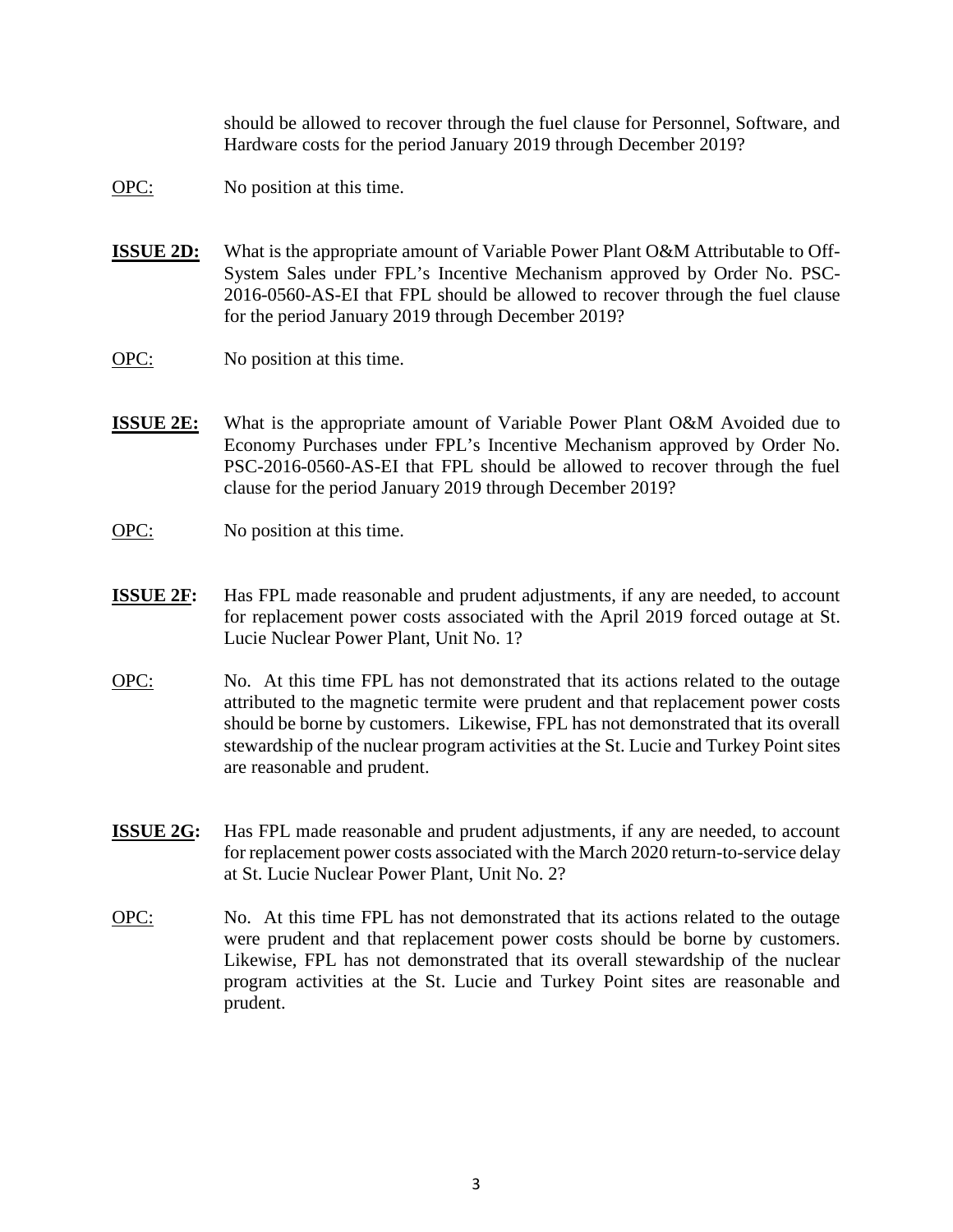**ISSUE 2H:** What is the appropriate subscription credit associated with FPL's Solar Together Program, approved by Order No. PSC-2020-0084-S-EI, to be included for recovery in 2021?

OPC: No position at this time.

### **Florida Public Utilities Company**

**ISSUE 3A:** Should the Commission approve FPUC's revised Fuel and Purchased Power Cost Recovery factors filed in accordance with the Stipulation and Settlement approved in Docket No. 20190156-EI, which reflect the flow-through of interim rate overrecovery calculated based on 9 months actual and 1 month estimated revenues?

OPC: Yes, consistent with the settlement agreement should the Commission approve it.

#### **Gulf Power Company**

- **ISSUE 4A:** Should the Commission approve as prudent Gulf's actions to mitigate the volatility of natural gas, residual oil, and purchased power prices, as reported in Gulf's April 2020 hedging report?
- OPC: No position.

### **Tampa Electric Company**

**ISSUE 5A:** What was the total gain under TECO's Optimization Mechanism approved by Order No. PSC-2017-0456-S-EI that TECO may recover for the period January 2019 through December 2019, and how should that gain to be shared between TECO and customers?

OPC: No position at this time.

### **GENERIC FUEL ADJUSTMENT ISSUES**

- **ISSUE 6**: What are the appropriate actual benchmark levels for calendar year 2020 for gains on non-separated wholesale energy sales eligible for a shareholder incentive?
- OPC: No position at this time.
- **ISSUE 7:** What are the appropriate estimated benchmark levels for calendar year 2021 for gains on non-separated wholesale energy sales eligible for a shareholder incentive?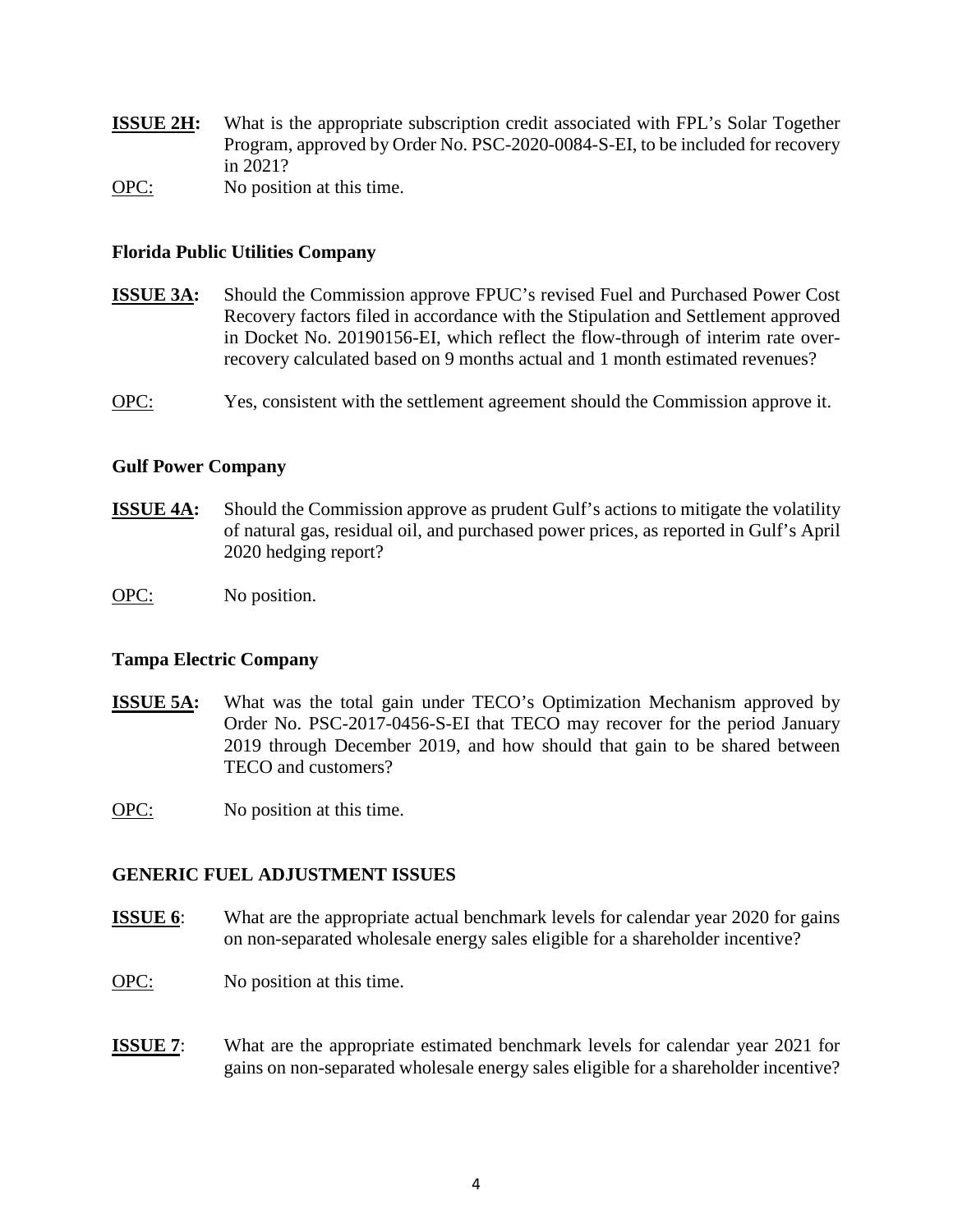OPC: No position at this time.

- **ISSUE 8:** What are the appropriate final fuel adjustment true-up amounts for the period January 2019 through December 2019?
- OPC: No position at this time.
- **ISSUE 9:** What are the appropriate fuel adjustment actual/estimated true-up amounts for the period January 2020 through December 2020?
- OPC: No position at this time on this fallout issue.
- **ISSUE 10:** What are the appropriate total fuel adjustment true-up amounts to be collected/refunded from January 2021 through December 2021?
- OPC: No position at this time on this fallout issue.
- **ISSUE 11:** What are the appropriate projected total fuel and purchased power cost recovery amounts for the period January 2021 through December 2021?
- OPC: No position at this time on this fallout issue.

# **COMPANY-SPECIFIC GENERATING PERFORMANCE INCENTIVE FACTOR ISSUES**

### **Duke Energy Florida, LLC.**

No company-specific GPIF issues for Duke Energy Florida, LLC. have been identified at this time. If such issues are identified, they shall be numbered 12A, 12B, 12C, and so forth, as appropriate.

#### **Florida Power & Light Company**

No company-specific GPIF issues for Florida Power and Light Company have been identified at this time. If such issues are identified, they shall be numbered 13A, 13B, 13C, and so forth, as appropriate.

### **Gulf Power Company**

No company-specific GPIF issues for Gulf Power Company have been identified at this time. If such issues are identified, they shall be numbered 14A, 14B, 14C, and so forth, as appropriate.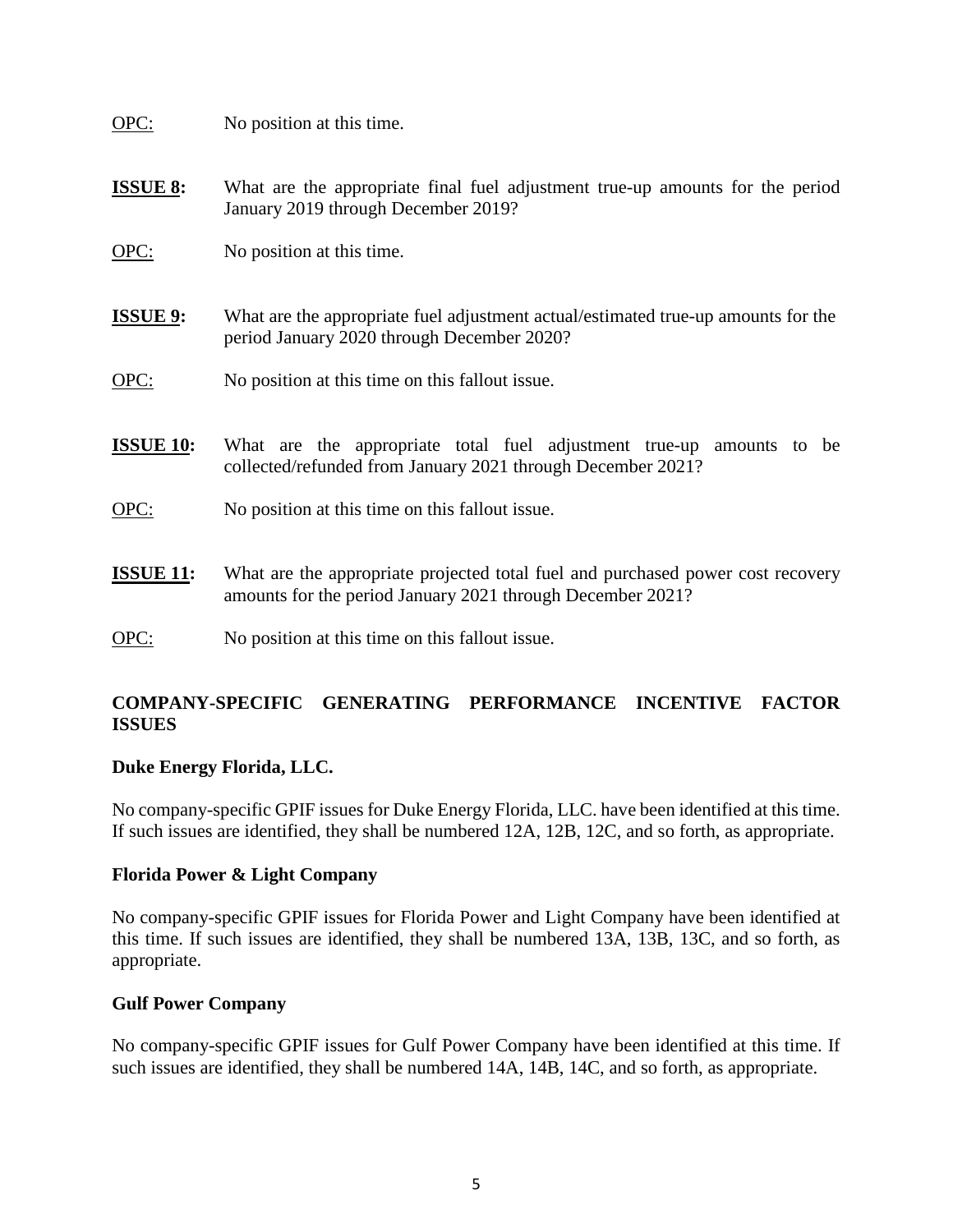### **Tampa Electric Company**

No company-specific GPIF issues for Tampa Electric Company have been identified at this time. If such issues are identified, they shall be numbered 15A, 15B, 15C, and so forth, as appropriate.

## **GENERIC GPIF ISSUES**

- **ISSUE 16**: What is the appropriate GPIF reward or penalty for performance achieved during the period January 2019 through December 2019 for each investor-owned electric utility subject to the GPIF?
- OPC: No position at this time.
- **ISSUE 17:** What should the GPIF targets/ranges be for the period January 2021 through December 2021 for each investor-owned electric utility subject to the GPIF?
- OPC: No position at this time.

# **FUEL FACTOR CALCULATION ISSUES**

- **ISSUE 18:** What are the appropriate projected net fuel and purchased power cost recovery and Generating Performance Incentive amounts to be included in the recovery factor for the period January 2021 through December 2021?
- OPC: No position at this time.
- **ISSUE 19:** What is the appropriate revenue tax factor to be applied in calculating each investorowned electric utility's levelized fuel factor for the projection period January 2021 through December 2021?
- OPC: No position at this time.
- **ISSUE 20:** What are the appropriate levelized fuel cost recovery factors for the period January 2021 through December 2021?
- OPC: No position at this time on this fallout issue.
- **ISSUE 21:** What are the appropriate fuel recovery line loss multipliers to be used in calculating the fuel cost recovery factors charged to each rate class/delivery voltage level class?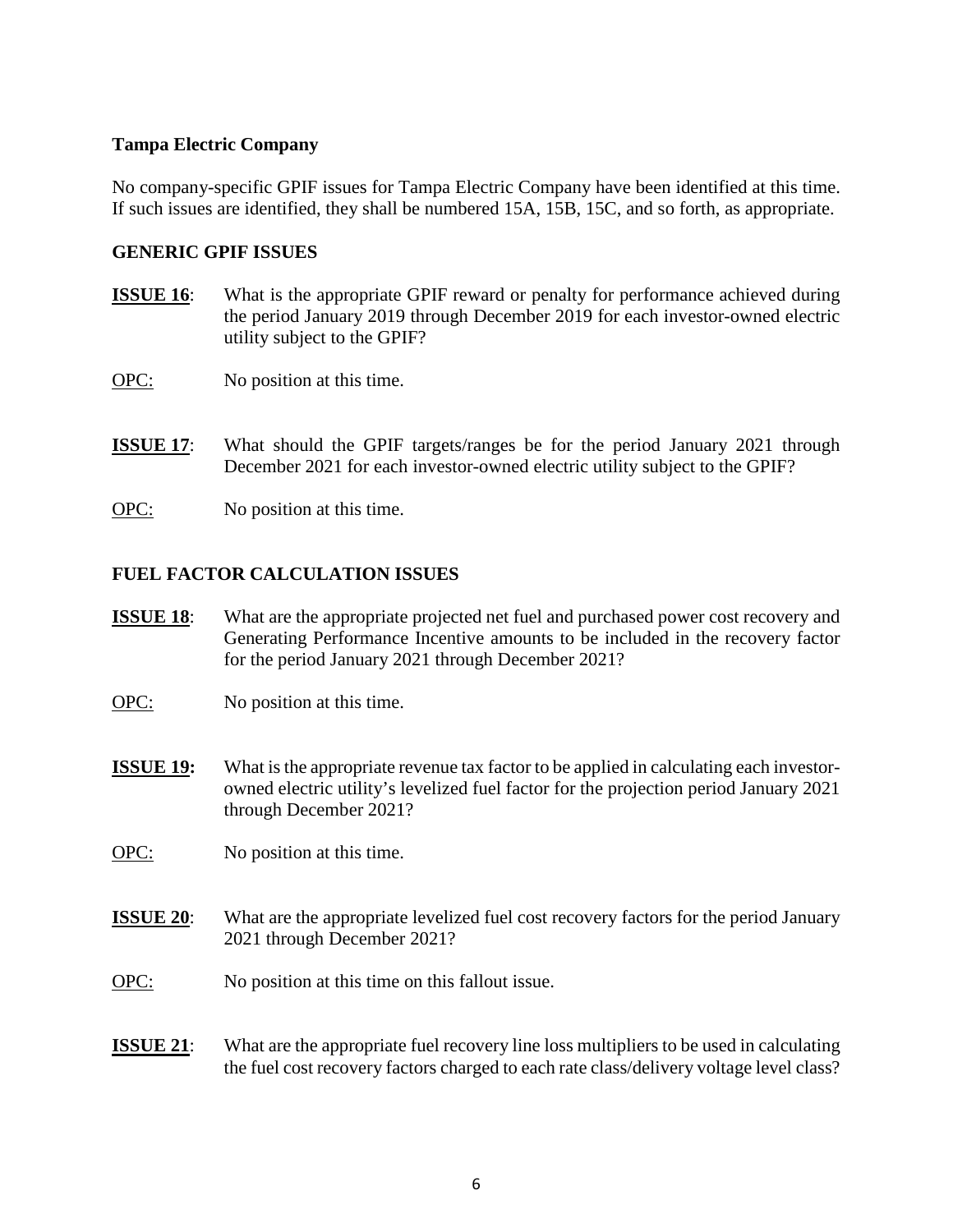- OPC: No position at this time on this fallout issue.
- **ISSUE 22:** What are the appropriate fuel cost recovery factors for each rate class/delivery voltage level class adjusted for line losses?
- OPC: No position at this time on this fallout issue.

# **II. CAPACITY ISSUES**

# **COMPANY-SPECIFIC CAPACITY COST RECOVERY FACTOR ISSUES**

### **Duke Energy Florida, LLC.**

- **ISSUE 23A:** What is the appropriate net book value of retired Plant Crystal River South (Units 1 and 2) assets to be recovered over a one-year period as approved by Order No. PSC-2017-0451-AS-EU?
- OPC: No position at this time but the amount recovered must be consistent with the requirements of the Second RRSSA.
- **ISSUE 23B:** What is the appropriate amount of costs for the Independent Spent Fuel Storage Installation (ISFSI) that DEF should be allowed to recover through the capacity cost recovery clause pursuant to DEF's 2017 Settlement?
- OPC: No position at this time but the amount recovered must be consistent with the requirements of the Second RRSSA.
- **ISSUE 23C:** Should the Commission approve the Third Implementation Stipulation and, if approved, what is the amount of state corporate income tax savings that should be refunded to customers through the capacity clause in 2021?
- OPC: No position at this time.
- **ISSUE 23D:** What adjustment amounts should the Commission approve to be refunded through the capacity clause in 2021 for the Columbia SoBRA I project approved in Docket No. 20180149-EI and the DeBary, Lake Placid, and Trenton SoBRA II projects approved in Docket No. 20190072-EI?
- OPC: No position at this time.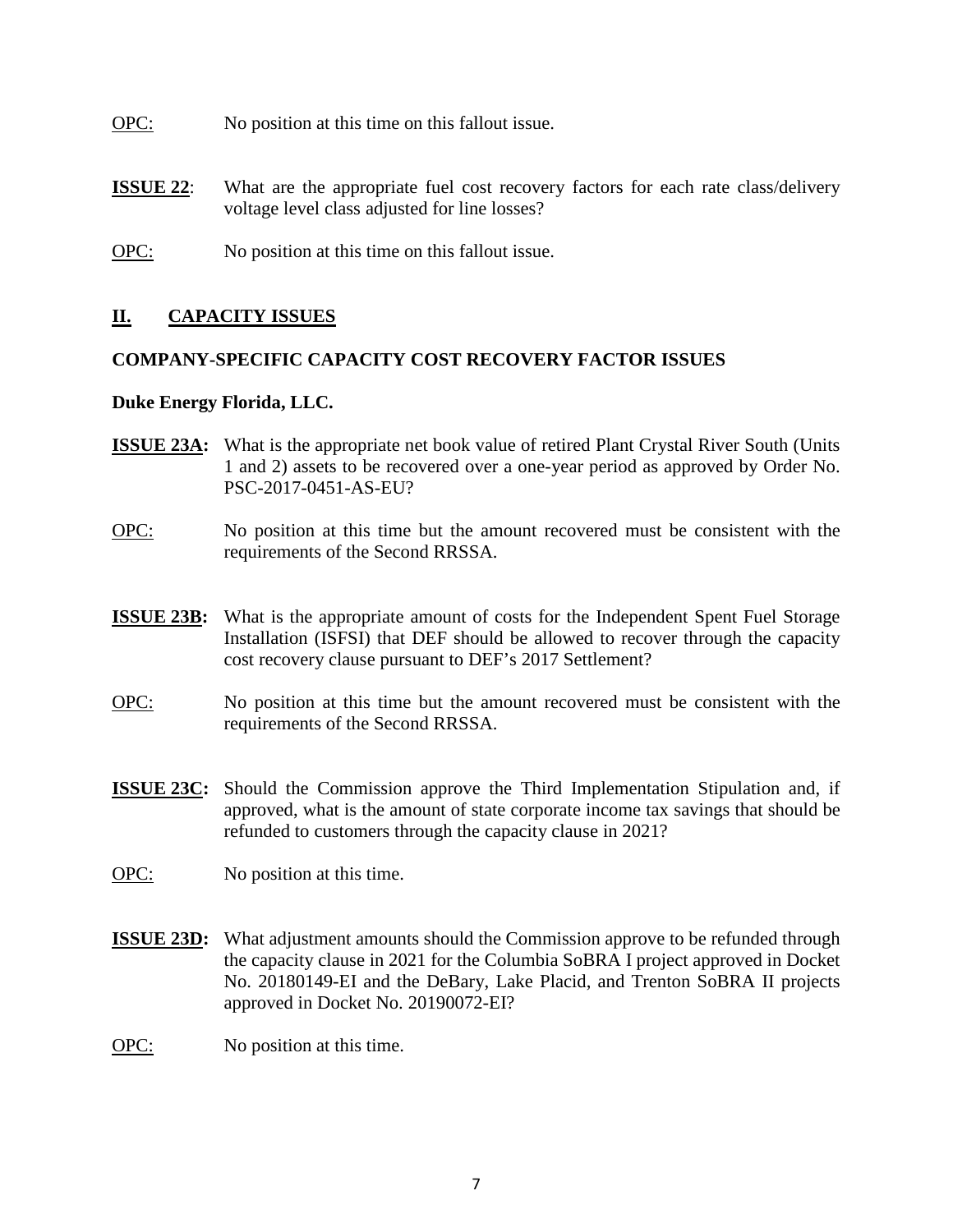### **Florida Power & Light Company**

- **ISSUE 24A:** What is the appropriate true-up adjustment amount associated with the 2018 SOBRA projects approved by Order No. PSC-2018-0028-FOF-EI to be refunded through the capacity clause in 2021?
- OPC: No position at this time.
- **ISSUE 24B:** What are the appropriate Indiantown non-fuel base revenue requirements to be recovered through the Capacity Clause pursuant to the Commission's approval of the Indiantown transaction in Docket No. 160154-EI (Order No. PSC-16-0506- FOF-EI) for 2021?
- OPC: No position at this time.

### **Gulf Power Company**

No company-specific capacity cost recovery factor issues for Gulf Power Company have been identified at this time. If such issues are identified, they will be numbered 25A, 25B, 25C, and so forth as appropriate.

### **Tampa Electric Company**

No company-specific capacity cost recovery factor issues for Tampa Electric Company have been identified at this time. If such issues are identified, they will be numbered 26A, 26B, 26C, and so forth as appropriate.

# **GENERIC CAPACITY COST RECOVERY FACTOR ISSUES**

- **ISSUE 27:** What are the appropriate final capacity cost recovery true-up amounts for the period January 2019 through December 2019?
- OPC: No position at this time.
- **ISSUE 28**: What are the appropriate capacity cost recovery actual/estimated true-up amounts for the period January 2020 through December 2020?
- OPC: No position at this time.
- **ISSUE 29**: What are the appropriate total capacity cost recovery true-up amounts to be collected/refunded during the period January 2021 through December 2021?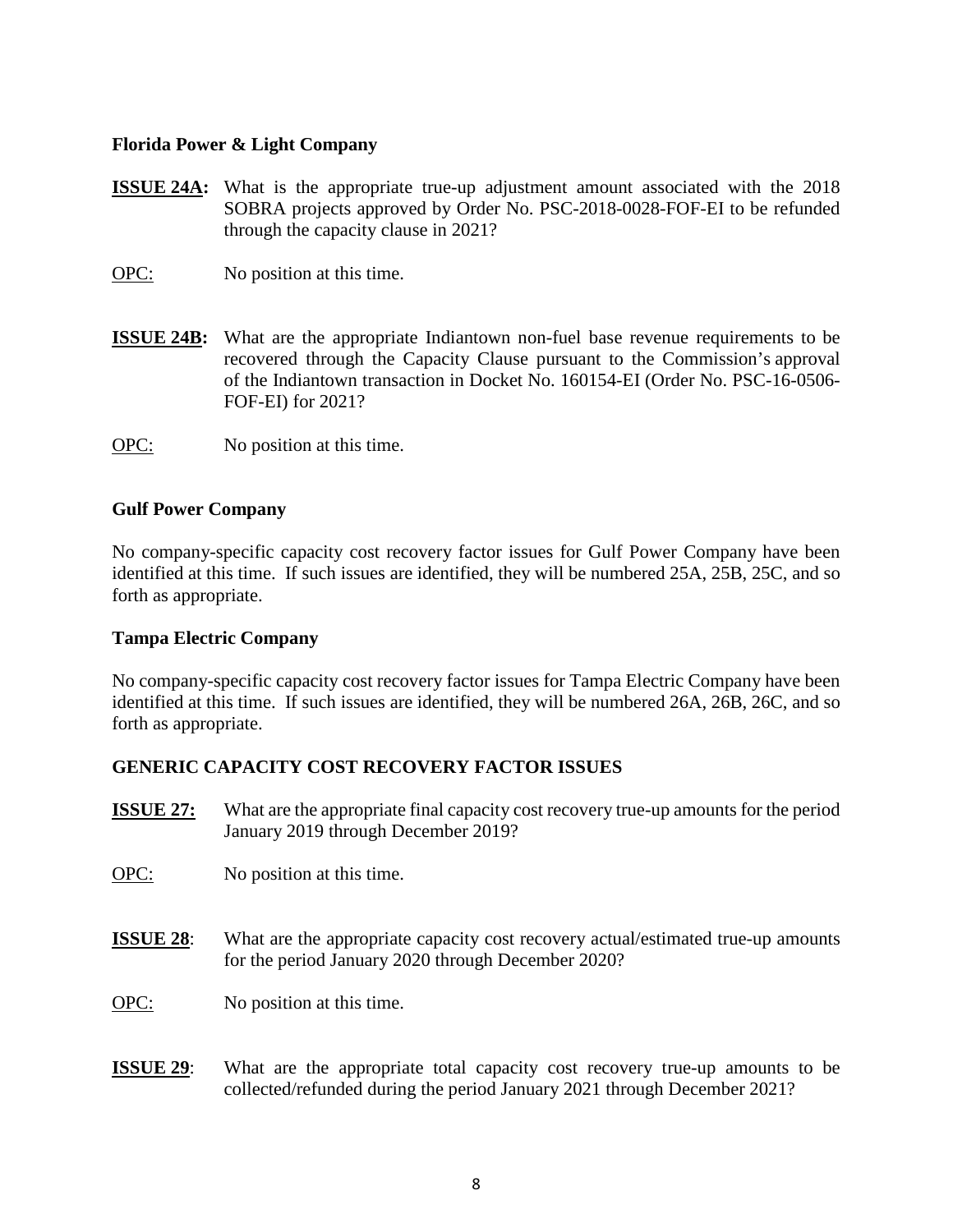OPC: No position at this time.

- **ISSUE 30:** What are the appropriate projected total capacity cost recovery amounts for the period January 2021 through December 2021?
- OPC: No position at this time.
- **ISSUE 31**: What are the appropriate projected net purchased power capacity cost recovery amounts to be included in the recovery factor for the period January 2021 through December 2021?
- OPC: No position at this time.
- **ISSUE 32:** What are the appropriate jurisdictional separation factors for capacity revenues and costs to be included in the recovery factor for the period January 2021 through December 2021?
- OPC: No position at this time.
- **ISSUE 33**: What are the appropriate capacity cost recovery factors for the period January 2021 through December 2021?
- OPC: No position at this time.

### **III. EFFECTIVE DATE**

- **ISSUE 34:** What should be the effective date of the fuel adjustment factors and capacity cost recovery factors for billing purposes?
- OPC: No position at this time.
- **ISSUE 35:** Should the Commission approve revised tariffs reflecting the fuel adjustment factors and capacity cost recovery factors determined to be appropriate in this proceeding?
- OPC: No position at this time.
- **ISSUE 36:** Should this docket be closed?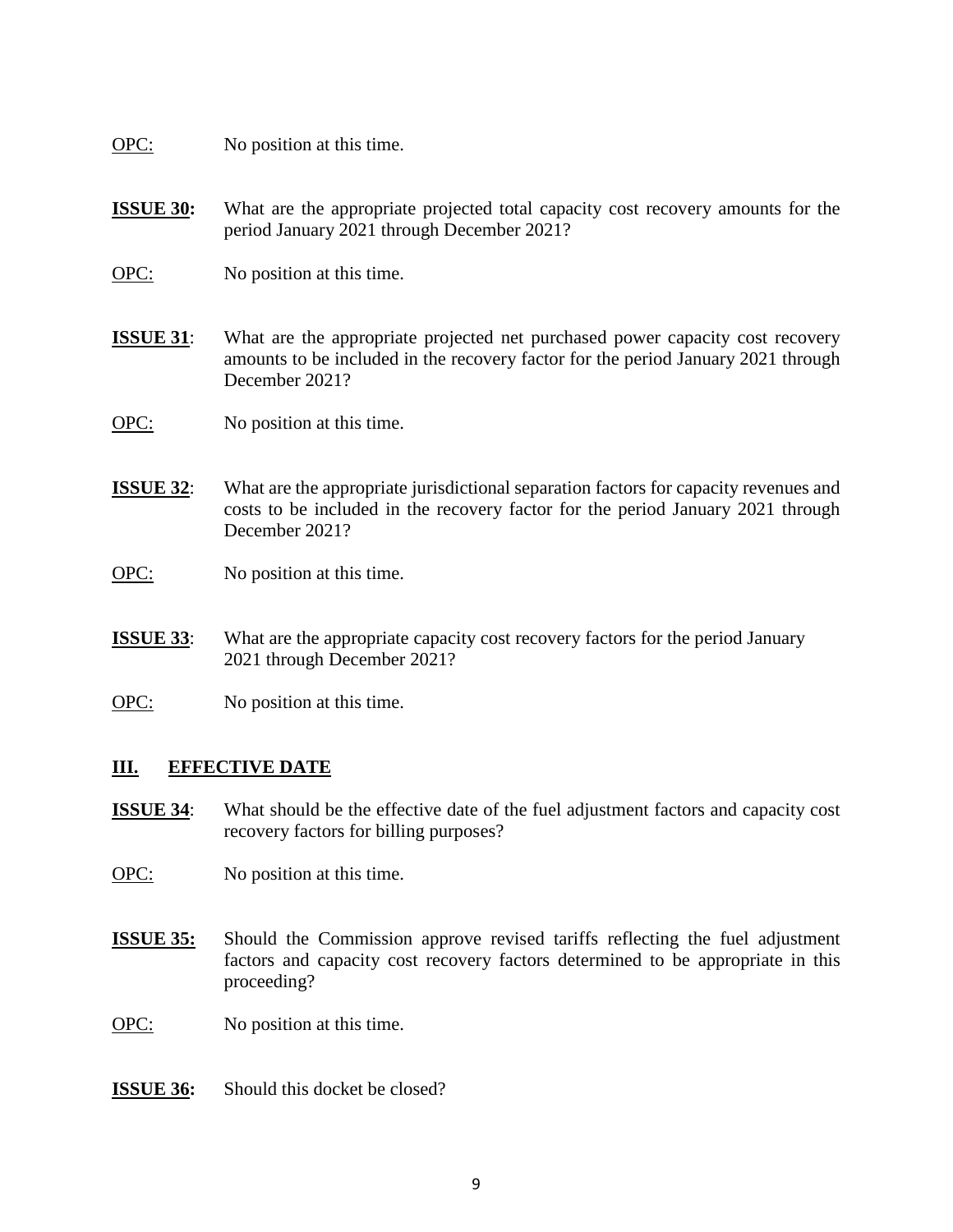OPC: No position at this time.

# **CONTESTED ISSUES**

- **ISSUE A:** What action should be taken in response to the Commission's September 1, 2020 vote to approve, without modification, Judge Stevenson's Recommended Order dated April 27, 2020, regarding the Bartow Unit 4 February 2017 outage?
- OPC: The Commission voted to approve and adopt Judge Stevenson's Recommended Order dated April 27, 2020, as filed. Pursuant to section 120.57(1)(l), Florida Statutes, an order consistent with that vote should be issued. Any other action would be a nullity.
- 5. STIPULATED ISSUES:

None.

6. PENDING MOTIONS**:**  OPC has no pending motions.

# 7. STATEMENT OF PARTY'S PENDING REQUESTS OR CLAIMS FOR CONFIDENTIALITY:

OPC has no pending requests or claims for confidentiality.

8. OBJECTIONS TO QUALIFICATION OF WITNESSES AS AN EXPERT:

OPC has no objection to qualifications of witnesses.

9. STATEMENT OF COMPLIANCE WITH ORDER ESTABLISHING PROCEDURE: There are no requirements of the Order Establishing Procedure with which the Office of Public Counsel cannot comply.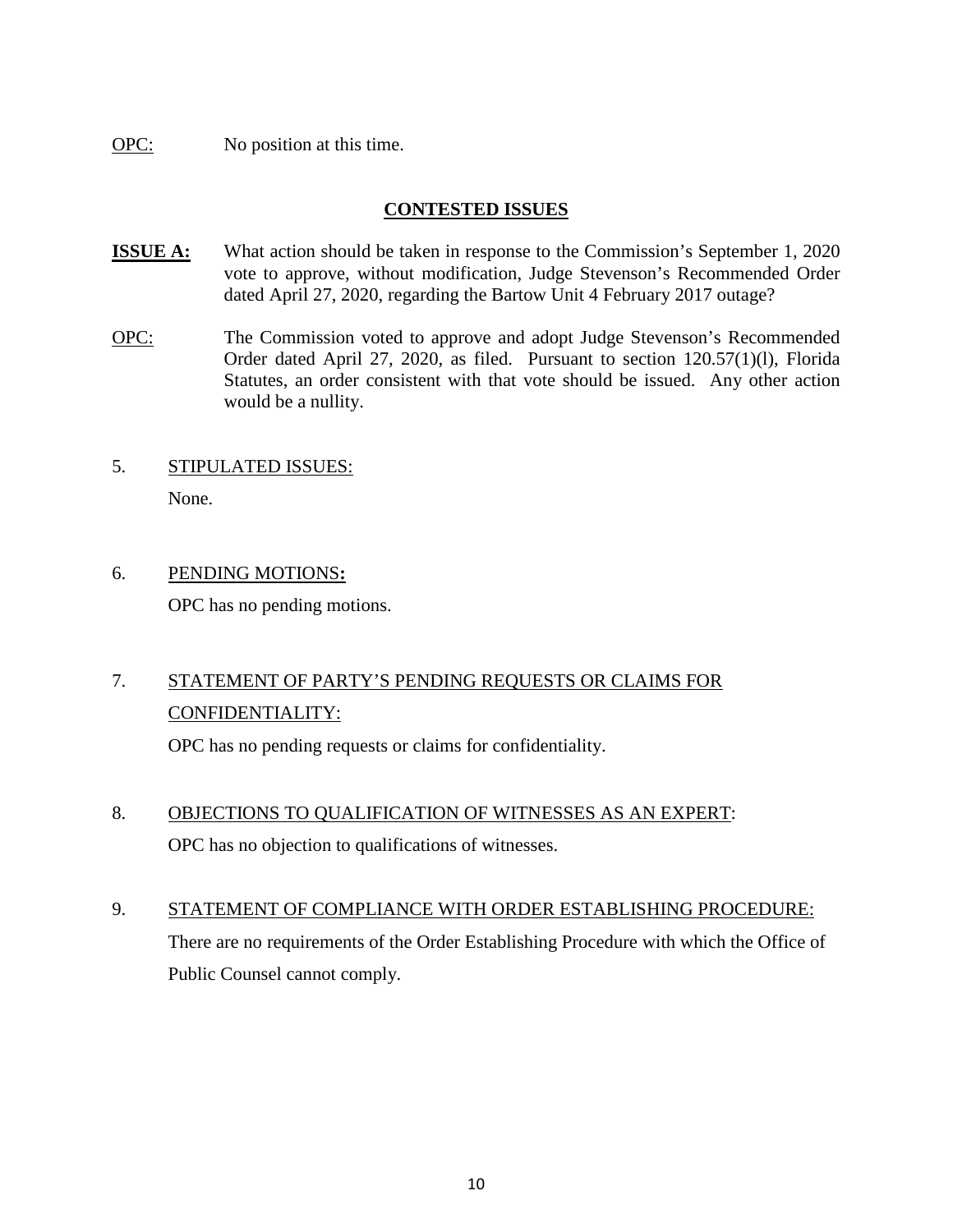Dated this 6<sup>th</sup> day of October, 2020

Respectfully submitted,

 J.R. Kelly Public Counsel

Patricia A. Christensen

 Patricia A. Christensen Associate Public Counsel

 Stephanie Morse Associate Public Counsel

 Thomas A. (Tad) David Associate Public Counsel

 Thomas A. (Tad) David Associate Public Counsel

Charles Rehwinkel Deputy Public Counsel

c/o The Florida Legislature Office of Public Counsel 111 W. Madison Street Room 812 Tallahassee, FL 32399-1400

Attorney for the Citizens of the State of Florida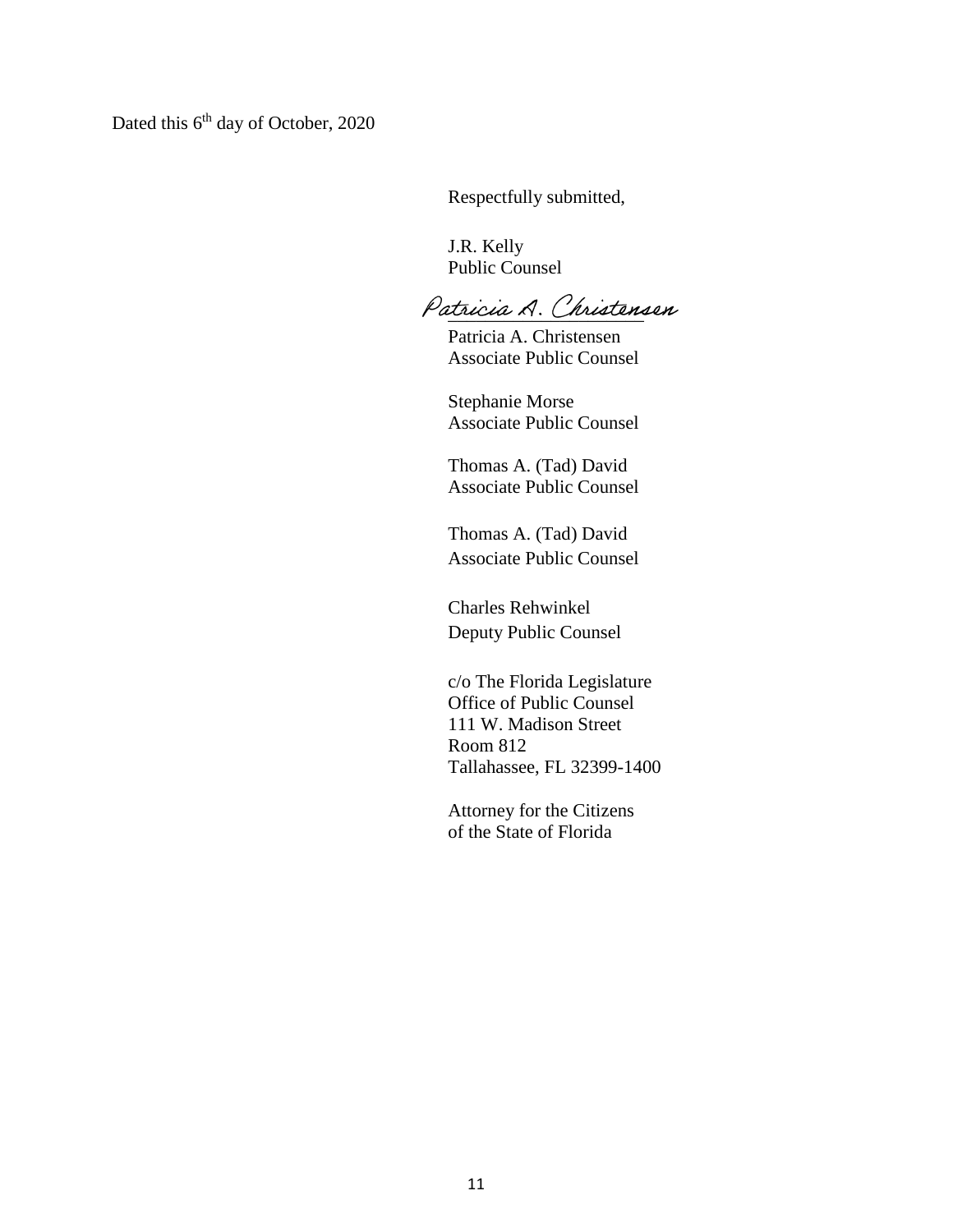#### **CERTIFICATE OF SERVICE**

**I HEREBY CERTIFY** that a true and correct copy of the foregoing Prehearing Statement has been furnished by electronic mail on this  $6<sup>st</sup>$  day of October, 2020, to the following:

Ausley Law Firm James Beasley Jeffrey Wahlen Malcolm Means P.O. Box 391 Tallahassee, FL 32302 jbeasley@ausley.com jwahlen@ausley.com mmeans@ausley.com

Duke Energy Matthew R. Bernier 106 E. College Ave., Ste. 800 Tallahassee, FL 32301 matthew.bernier@dukeenergy.com

Florida Power & Light Company Kenneth A. Hoffman 134 W. Jefferson St. Tallahassee, FL 32301 [Kenneth.Hoffman@fpl.](mailto:ken.hoffman@fpl.com)com

Gulf Power Company Mark Bubriski Lisa Roddy 134 W. Jefferson St. Tallahassee, FL 32301 mark.bubriski@nexteraenergy.co m lisa.roddy@nexteraenergy.com Beggs Law Firm Steven R. Griffin P.O. Box 12950 Pensacola, FL 32591 srg@beggslane.com

Florida Industrial Power Users Group Jon C. Moyle, Jr. Myndi Qualls c/o Moyle Law Firm, PA 118 N. Gadsden St. Tallahassee, FL 32301 jmoyle@moylelaw.com mqualls@moylelaw.com

Florida Public Utilities Co. Mike Cassel 208 Wildlight Ave. Yulee FL 32097 mcassel@fpuc.com

Gunster Law Form Beth Keating 215 S. Monroe St., Ste. 601 Tallahassee, FL 32301 [bkeating@gunster.com](mailto:bkeating@gunster.com)

Duke Energy Dianne M. Triplett 299 First Ave. N. St. Petersburg, FL 33701 dianne.triplett@duke-energy.com

Florida Power & Light Company Maria Moncada Joel T. Butler 700 Universe Blvd. Juno Beach, FL 33408 maria.moncada@fpl.com joel.baker@fpl.com

Gulf Power Company Russell A. Badders C. Shane Boyett One Energy Place Pensacola, FL 32520 russell.badders@nexteraenergy.com charles.boyett@nexteraenergy.com

PCS Phosphate James W. Brew Laura W. Baker c/o Stone Law Firm 1025 Thomas Jefferson St., NW 8th Floor, W. Tower Washington, D.C. 20007 jbrew@smxblaw.com lwb@smxblaw.com